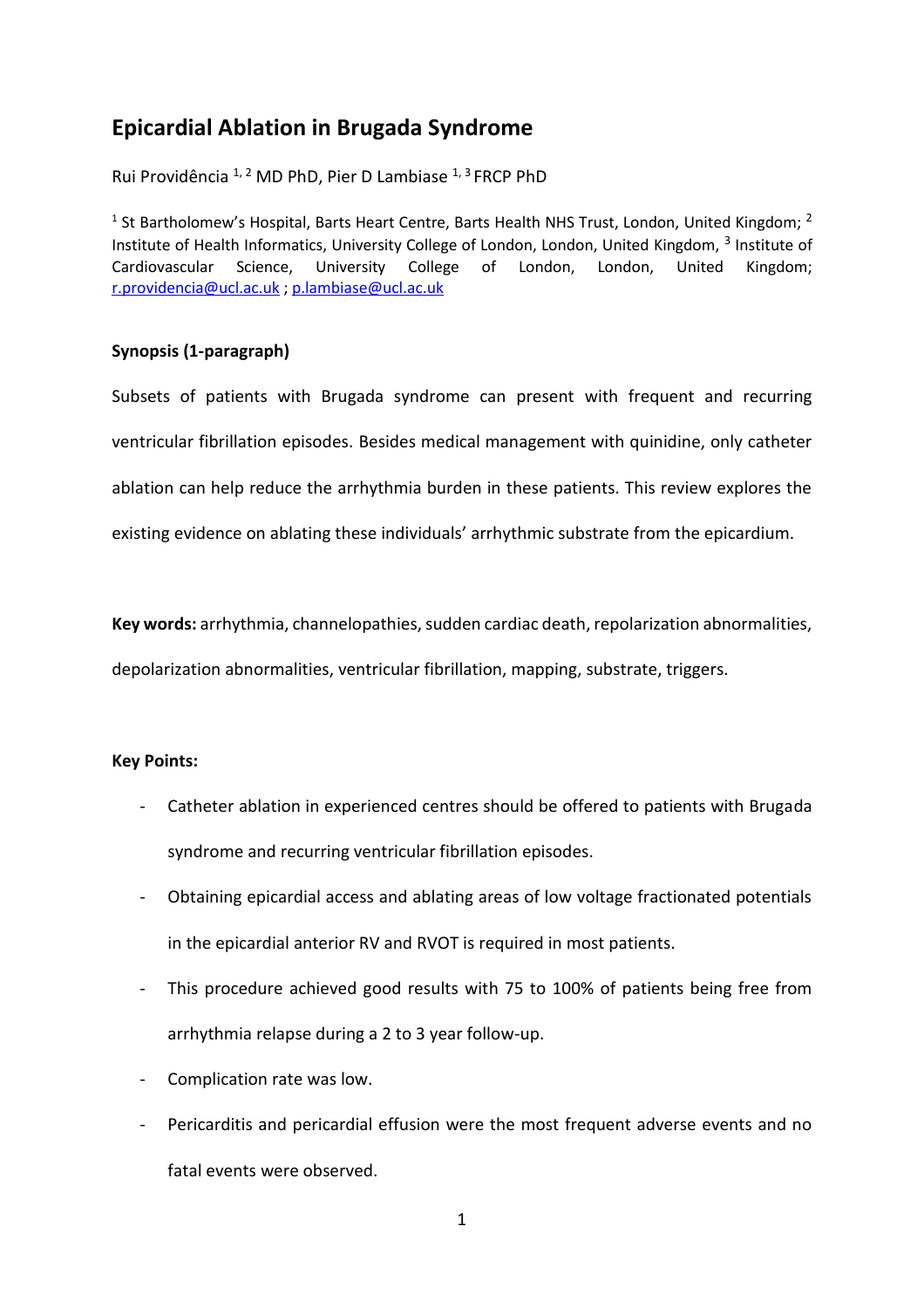#### **Introduction**

Brugada syndrome is an inherited cardiac channelopathy characterized by a typical ECG signature of coved-type ST-segment elevation in the right precordial leads and ventricular arrhythmias leading to sudden cardiac death, in the absence of unequivocal structural heart disease. 1

The 2017 *North American* guidelines recommend that an implantable cardioverter defibrillator (ICD) is offered to patients spontaneous type 1 Brugada ECG with expected meaningful survival of greater than 1 year and cardiac arrest, sustained ventricular arrhythmias or a recent history of syncope presumed due to ventricular arrhythmias (Class of Recommendation I, Level of Evidence B obtained from non-randomized trials). <sup>2</sup> The 2015 *European Society of Cardiology* guidelines also recommended an ICD for patients with a diagnosis of Brugada syndrome who a) were survivors of cardiac arrest or b) had documentation of sustained VT (Class of Recommendation I, Level of Evidence C). Consideration should be also be given to patients with spontaneous type 1 ECG and history of syncope (Class of Recommendation IIa, Level of Evidence C), or those developing ventricular fibrillation (VF) during programmed ventricular stimulation (Class of Recommendation IIb, Level of Evidence C).<sup>3</sup>

Small case series some authors have suggested quinidine as an alternative to the ICD in selected patients,<sup>4,5</sup> or as an option for the prevention of arrhythmic storms.<sup>6</sup> Accordingly, guidelines suggest its use in patients with Brugada syndrome patients with malignant arrhythmias who either are not candidates for or decline an ICD, and ICD recipients with recurring events.<sup>2,3</sup>

Another treatment alternative for preventing sustained ventricular arrhythmia events is catheter ablation. On the recent Expert Consensus on catheter ablation of ventricular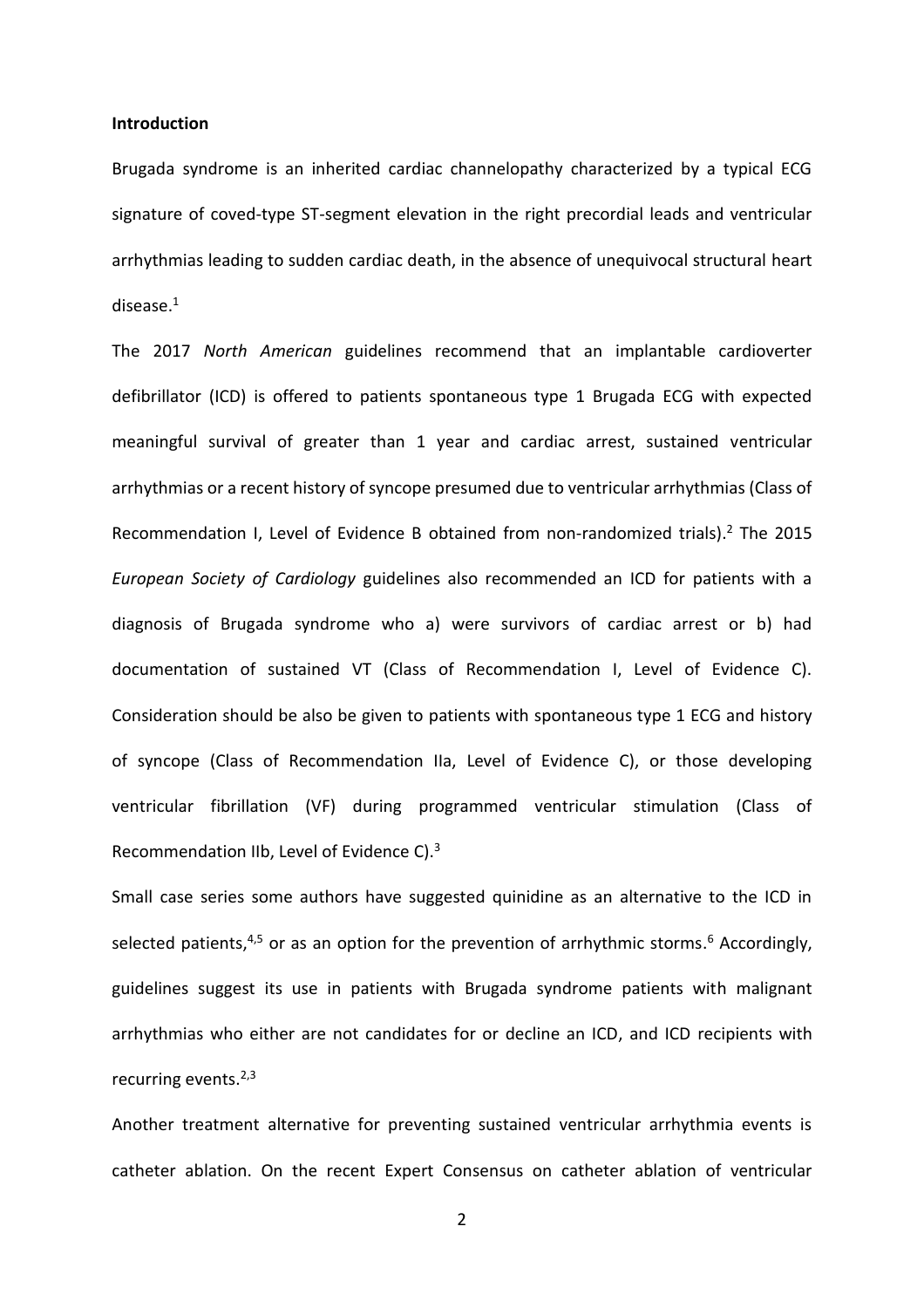arrhythmias it has a class IIa recommendation, level of evidence B from non-randomized trials, for patients experiencing recurrent sustained arrhythmia episodes of ICD therapies. <sup>7</sup> The recent North American guidelines for the management of ventricular arrhythmias and prevention of sudden cardiac death assign catheter ablation a class I recommendation, level of evidence B from non-randomized trials, to the specific subsets of patients: (a) patients with Brugada syndrome and spontaneous type 1 ECG and symptomatic ventricular arrhythmias who are either not candidates to or decline and ICD, and (b) patients with Brugada syndrome implanted with an ICD and experiencing recurrent ventricular arrhythmia episodes.<sup>2</sup> In the following paragraphs we will discuss this treatment option and the available evidence in more detail.

### **Electrophysiological Mechanisms in Brugada Syndrome**

The mechanism of the Brugada pattern ECG is still a focus of much debate being broadly categorised into the "Depolarisation" and "Repolarisation" hypotheses respectively. The former explains the ECG patter on the basis that there is a phasic difference in depolarisation of the right ventricular outflow tract and RV body with the delay between the 2 promoting a voltage gradient between the 2 leading to the coved ST elevation. There is certainly evidence to support this from endocardial mapping studies which have demonstarted marked conduction delays in the RVOT of Brugada patients. 8,9 The alternative repolarisation hypothesis arises from mechanistic studies in the canine wedge preparation which demonstrates that pharmacologically induced action potential duration differences in the epicardium and endocardium result in a transmural repolarisation gradient. These gradients are exaggerated by the spike & dome shaped epicardial action potential which is shorter in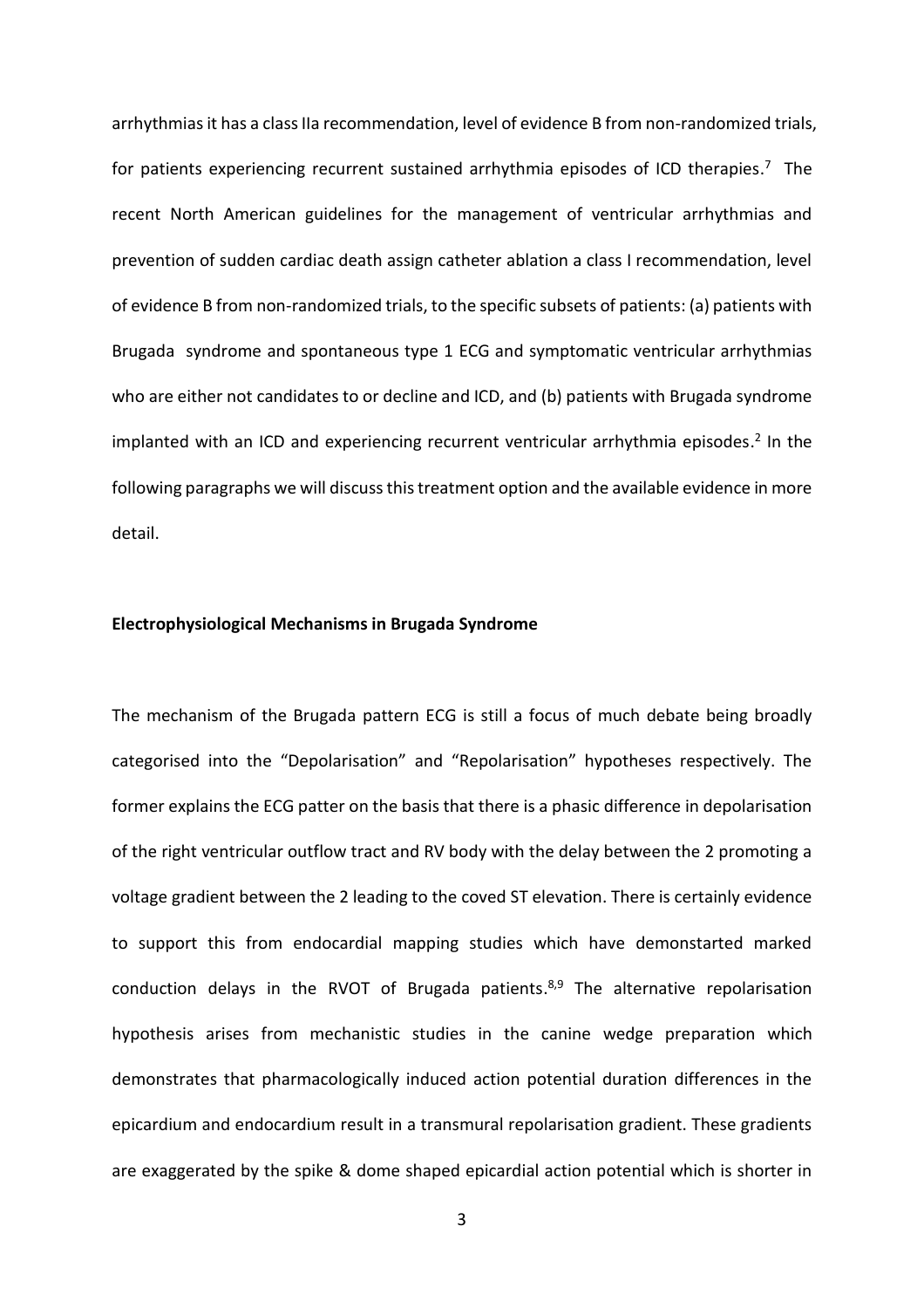duration than the endocardial action potential. Epicardial mapping studies have demonstrated that this action potential shortening does exist in humans and promotes the transmural gradients that can induce the Brugada pattern ECG.<sup>10</sup> (can't find this paper) However, in order for these gradients to be maintained and not eliminated by electrotonic coupling, it is recognised that structural abnormalities in the form of fibrosis will enable these gradients to be maintained and indeed recent data from myocardial biopsies in Brugada patients supports this demonstrating the presence of fibrosis and connexin downregulation which will promote cellular electrical uncoupling.<sup>11</sup> Indeed, these structural changes will promote current-load mismatch delaying endo-epicardial activation and lead to ST elevation on the ECG in its own right without having to invoke epicardial action potential shortening in the mechanism. Epicardial mapping studies have demonstrated fractionated electrograms which support discontinuous conduction, $12$  although Anzelevitch proposes these can be explained by localised phase 2 re-entry also reproducing a fractionated bipolar signal.<sup>13</sup> The fact that ajmaline promotes more fractionation in the diseased epicardium in Brugada patients strongly supports the depolarisation hypothesis with structural abnormalities with endo-epicardial conduction delay. These controversies could be resolved by epi-endocardial mapping studies studying effects of pacing and ajamline on the conduction-repolarisation charcteristics of the RVOT endo and epicardium. <sup>14</sup>

#### **Trigger ablation using an endocardial approach**

*Haïssaguerre* and colleagues were the first to map and ablate ventricular fibrillation (VF) triggers in Brugada syndrome patients with good results leading to changes in VF-inducibility status, and prevention of VF relapse. $15$  These 3 Brugada syndrome patients had frequent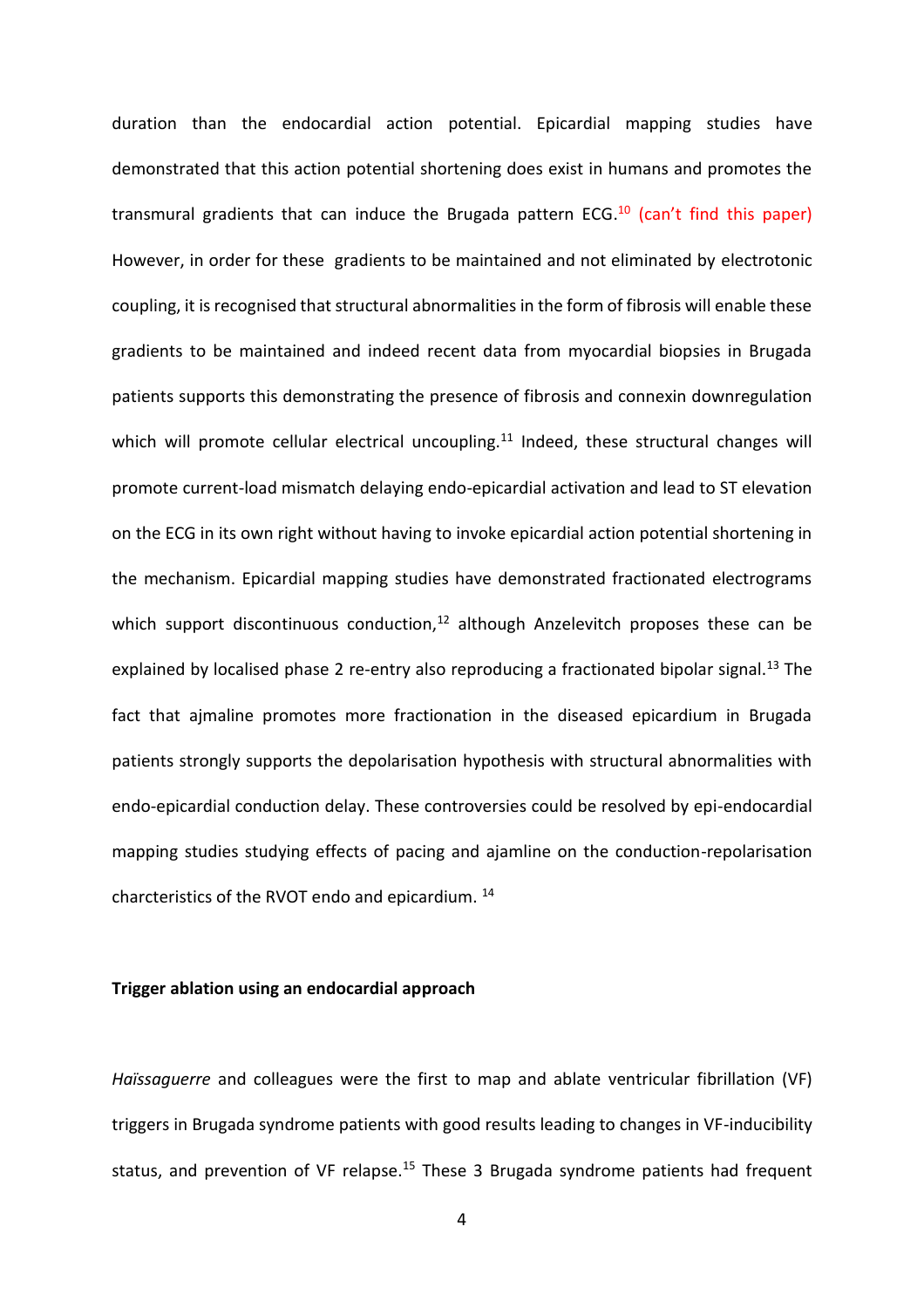isolated or repetitive premature beats which could be mapped to the endocardium of the right ventricular outflow tract or to the anterior right ventricular Purkinje network. However, the occurrence of these triggers is unpredictable and usually not occurring spontaneously, which makes this approach applicable only to a small subset of patients.

More recent work from the Bordeaux group has shown that the low voltage fractionated potential found in the epicardium could be eliminated in 2 patients through long periods of endocardial ablation (22 to 30 minutes of radiofrequency ablation with 30-35W).<sup>16</sup> In the third case, additional epicardial ablation was required. The same group used the multipolar radiofrequency ablation catheter (nMARQ®, Biosense-Webster  $\circledcirc$ ) with 25W for a mean of 10 minutes, and achieved isolation of the RV outflow tract, elimination of the type 1 Brugada pattern, disappearance of epicardial potentials, and freedom from ventricular fibrillation relapse at 2 years follow-up in a series of 3 patients.<sup>17</sup>

*Talib* and colleagues have developed a step-wise endocardial ablation approach for treating patients with drug-refractory VF/ electrical storm.<sup>18</sup> Through a first step of identification and ablation VF triggers, and performing endocardial mapping and ablation of VF substrates with ventricular electrograms exhibiting abnormal low-voltage and fractionation in a second step, the authors were able to achieve moderate success observing freedom from VF relapse in 14 out of 21 patients during a 5-year follow-up.

#### **Epicardial approach – mapping the epicardial substrate**

A new epicardial mapping technique was developed in the 90s by Sosa and colleagues, in Brasil.<sup>19</sup> This group was dealing with the endemic and challenging substrate of Chagasic cardiomyopathy with recurrent ventricular tachycardia despite endocardial ablation. It took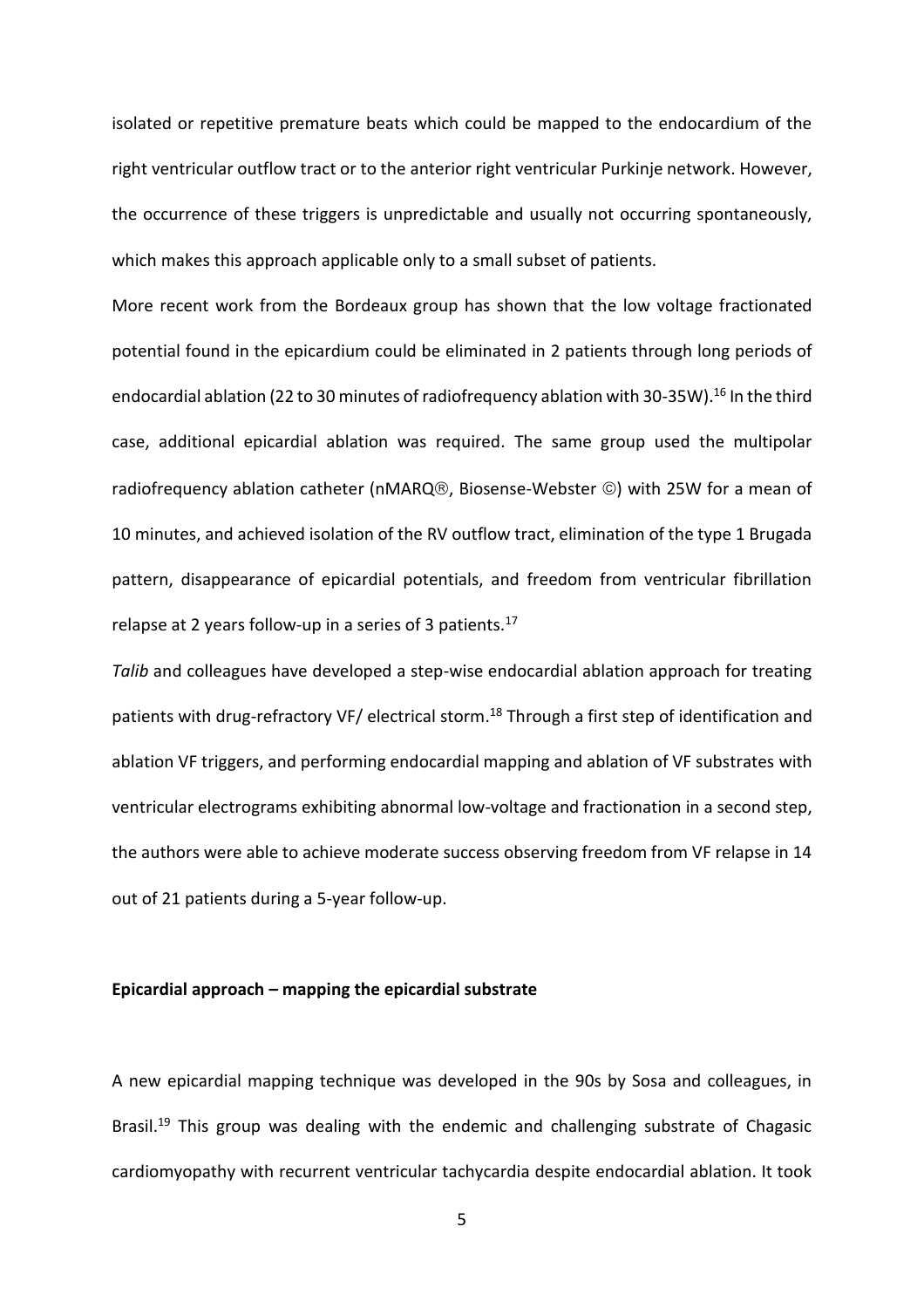nearly 20 years, but the introduction of the sub-xifoid approach to enter the pericardial space was one of cornerstone steps to make Brugada syndrome ablation with acceptable efficacy a reality.

*Nademanee* and colleagues changed the paradigm of catheter ablation for Brugada syndrome after their landmark 2011 publication.<sup>20</sup> In a series of 9 patients with Brugada syndrome and recurrent ICD therapies for VF the authors identified unique abnormal low voltage, prolonged duration, and fractionated late potentials clustering exclusively in the anterior aspect of the RV outflow tract epicardium. The authors classified this as the substrate for Brugada syndrome ECG changes and arrhythmogenecity and concluded that this was proof that the electrophysiological mechanism in this disease was delayed depolarization. Interestingly, all electrograms in the corresponding endocardial sites were normal. As a proof of this concept, ablation of these sites rendered 7 of these patients non-inducible (VF was inducible in all before ablation) and normalized the type-1 Brugada ECG pattern in 8. Additionally no recurrent events were observed during a 20-month follow-up and all patients, but one, were free from anti-arrhythmic drugs.

*Brugada* et al. developed an ablation protocol including drug-challenge with flecainide to unmask the functional substrate of Brugada syndrome. <sup>21</sup> An increase in the area of low voltage fractionated components after administering the drug was observed for every patient. After ablation drug-challenge was used once again to confirm non-inducibility of type 1 BrS pattern, and hence acute procedural success. In cases where type 1 pattern was still present further mapping and ablation was performed until the type 1 pattern could not be induced. With this approach, the authors acutely eradicated type-1 pattern in all patients, and the ECG remained normal after median follow-up of 5 months. All patients had ventricular arrhythmias inducible prior to ablation, but after elimination of the type-1 pattern this was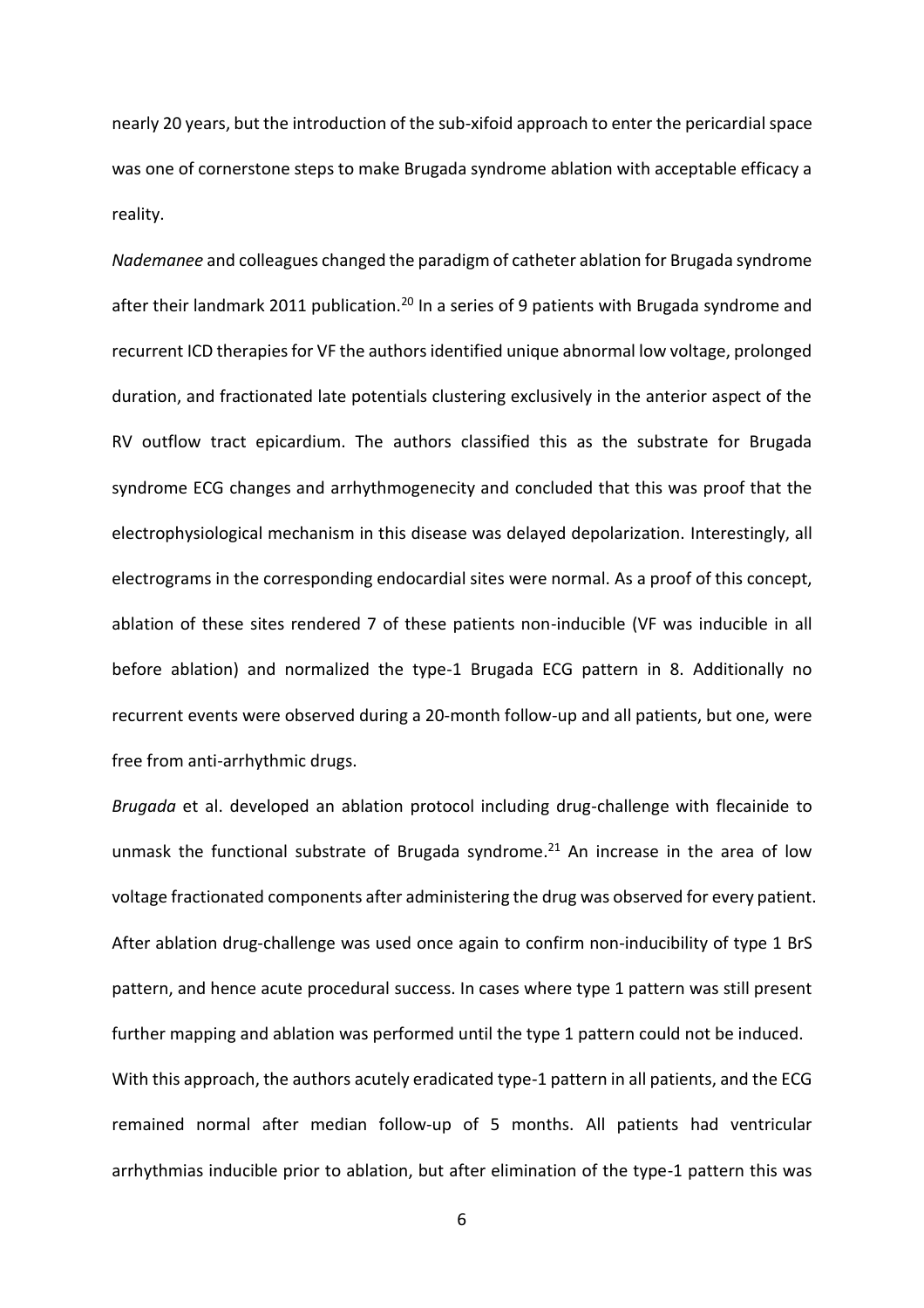no longer possible despite aggressive ventricular stimulation. During follow-up ICD interrogation showed no arrhythmic events.

Subsequently, this group of authors adopted an ajmaline-based approach and a CARTOalgorithm allowing them to create potential duration maps in a semi-automated way to map the area of Brugada syndrome substrate in 135 patients and confirmed the previously reported preliminary results.<sup>22</sup>

*Pappone* and colleagues, have studied the association of substrate and VF inducibility in a series of 191 patients. They observed that the extension / area of Brugada syndrome substrate is independently associated with arrhythmia inducibility. The authors identified 4.0cm<sup>2</sup> as the area cut-off associated with VF inducibility, and suggested that assessing the area of substrate (using ajmaline to induce type-1 pattern if not present at baseline) can be used to identify high-risk patients missed by standard clinical criteria.<sup>23</sup>

#### **Clinical Experience**

After a brief search of the literature we identified 9 case series including 5 or more patients receiving epicardial ablation.<sup>20-22, 24-29</sup> All included relatively young populations with mean ages ranging from 37 to 48 years (Table 1). Cohorts were composed mostly, or exclusively, of men, and nearly all patients had had ICDs. Brugada and Pappone ablated more than 50% of patients without previous ICD therapies or documented spontaneously occurring VF prior to ablation.21,22

With regards to ablation protocol, minor differences were observed between the different groups of experts (Table 2). All groups except two 27,29 routinely tested for VF inducibility at the start of the procedure. Substrate ablation was performed exclusively in all but two case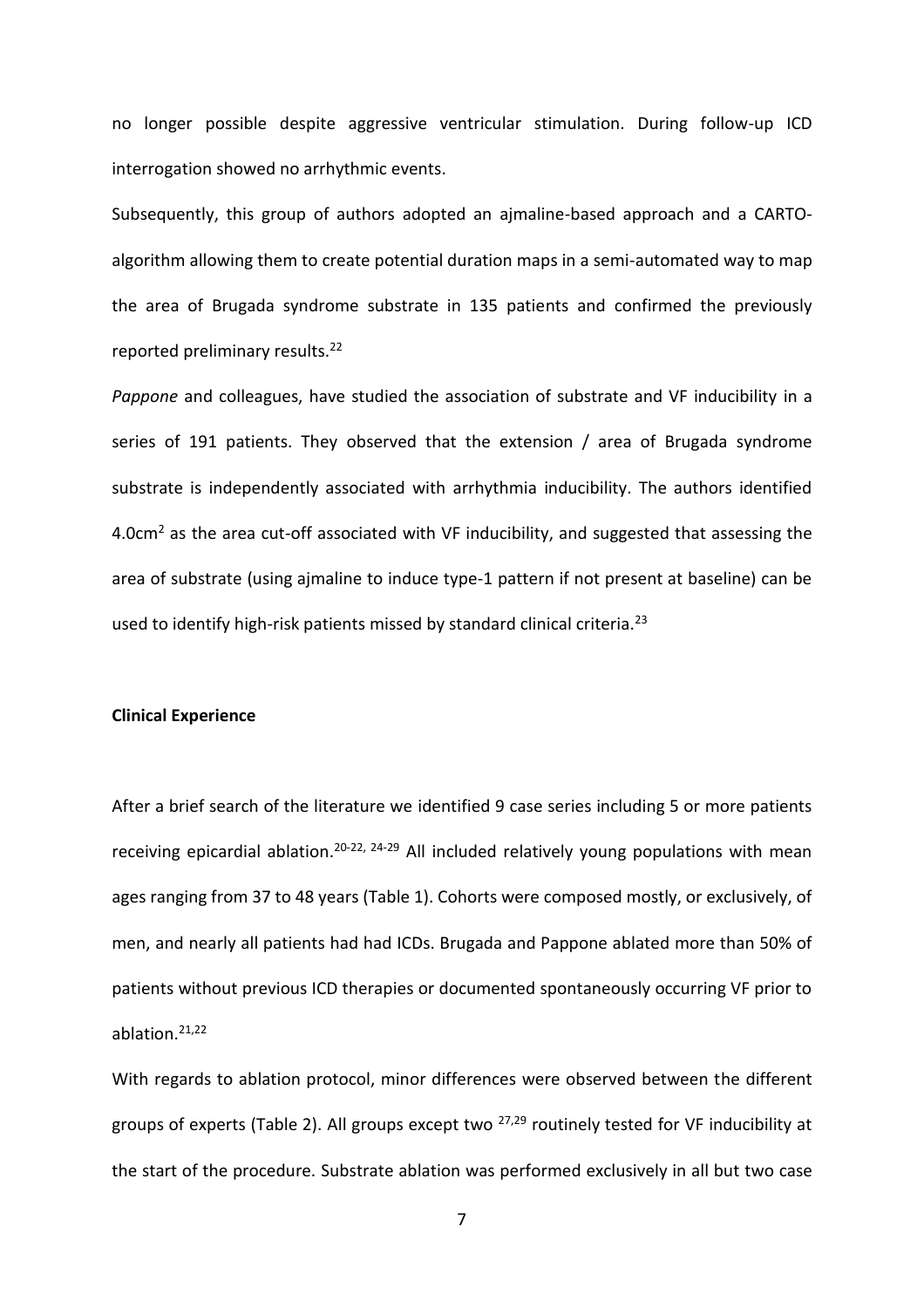series. <sup>25, 28</sup> Drug challenge during the procedure was performed in most cohorts, but drugs utilized for induction of the functional substrate varied: Ajmaline<sup>22, 27-29</sup> and Flecainide,  $21,25$ , were among the different class Ic anti-arrhythmic drugs used. A class Ia drug, Procainamide, was used in some of the studies,<sup>24,26,28</sup> and *Chung et al.* described the use of instilled warm water for the same purpose.<sup>25</sup>

Most groups mapped the epicardium using 3.5mm non-irrigated catheters. Use of the Pentaray was reported by two groups<sup>25, 29</sup>, the Decanav was also used in two case series,  $28,29$ one group reported use of a circular mapping catheter.<sup>28</sup> No consensus was observed in the utilized ablation settings power ranging from 30 to 50W. Ablation duration for each lesion was not reported frequently, and varied from 30s to 120s. Similarly, duration of radiofrequency varied widely even in the same study, going from slightly over 5 minutes in some cases to beyond 30minutes in others, which can be explained by the differences in functional substrate area observed in this population. In most studies ablation was performed exclusively in the epicardium, usually in the anterior RV outflow tract area. Nademanee et al. observed that in patients with early repolarization syndrome and Brugada syndrome substrate was also very frequently present (in nearly 90%) in the RV inferior wall.<sup>28</sup> A minority of patients required additional endocardial ablation (Table 2).

3D mapping was used in all cases, with CARTO 3 being the mostly frequently used. A minority of cases were performed with Ensite NavX. <sup>26, 27</sup> Our group has experience of ablating one patient using the Rhythmia system,<sup>30</sup> but no further experience has yet been reported.

Most groups perform point by point mapping with annotation/tagging of areas of interest. A specific and non-commercially available, algorithm for automatic measurement of potential duration, allowing their marking on CARTO (i.e. a potential duration map) was used by Pappone et al.<sup>22</sup> Our group has observed that Ripple Mapping can be used to identify and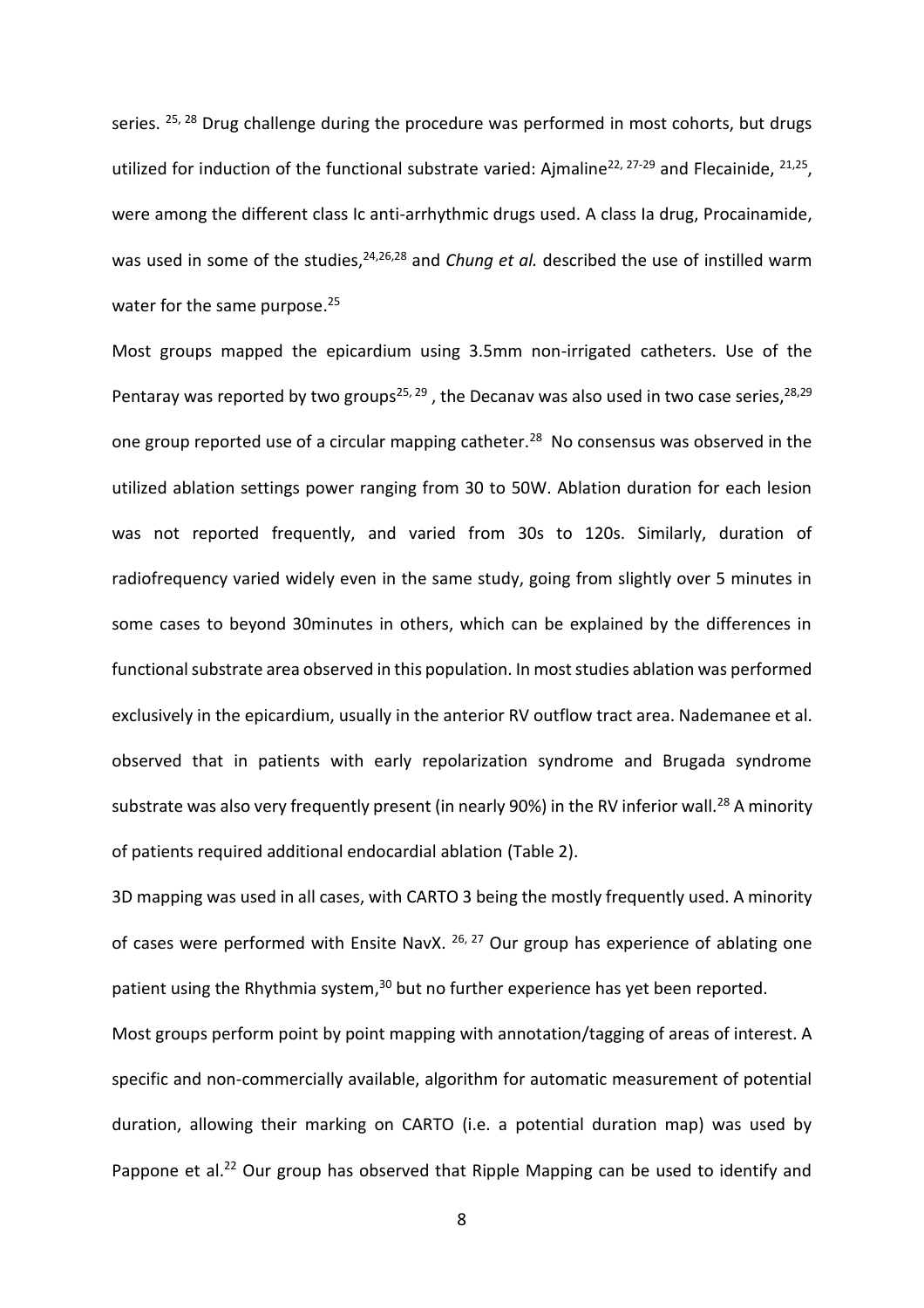delineate the areas of long and low voltage fractionated electrograms in the RVOT epicardium.<sup>29</sup> Retrospective use of this approach identified important areas which were missed for ablation in a patient who later relapsed.<sup>31</sup>

The acute procedural endpoint for all cases was eliminated of the functional substrate and disappearance of the type-1 Brugada syndrome pattern. Most studies performed a drug challenge at the end to confirm non-inducibility of type 1 pattern after substrate ablation. All studies except one tested for VF inducibility post ablation. 29

Mid-term ablation results were good with freedom from ventricular arrhythmia relapse (73 to 100%) and type-1 Brugada pattern in most patients (64 to 100%), and a minority of patients requiring anti-arrhythmic drugs post ablation (0 to 33%).

## **Potential caveats of the epicardial approach**

Since its original description by Sosa and colleagues, $19$  the epicardial approach for ablation of arrhythmias has been adopted worldwide in experienced centers. Even though the risk of and severity complications reported in the literature is not negligible, in our cohort of patients, ablated in experienced centres, side effects were minor and non-lifetreating (pericardial complications in a minority of patients) (Table 3).

Interestingly, the most severe side effect occurred due to Ajmaline use to unmask the functional substrate in the RV outflow tract.

#### **Future prospects**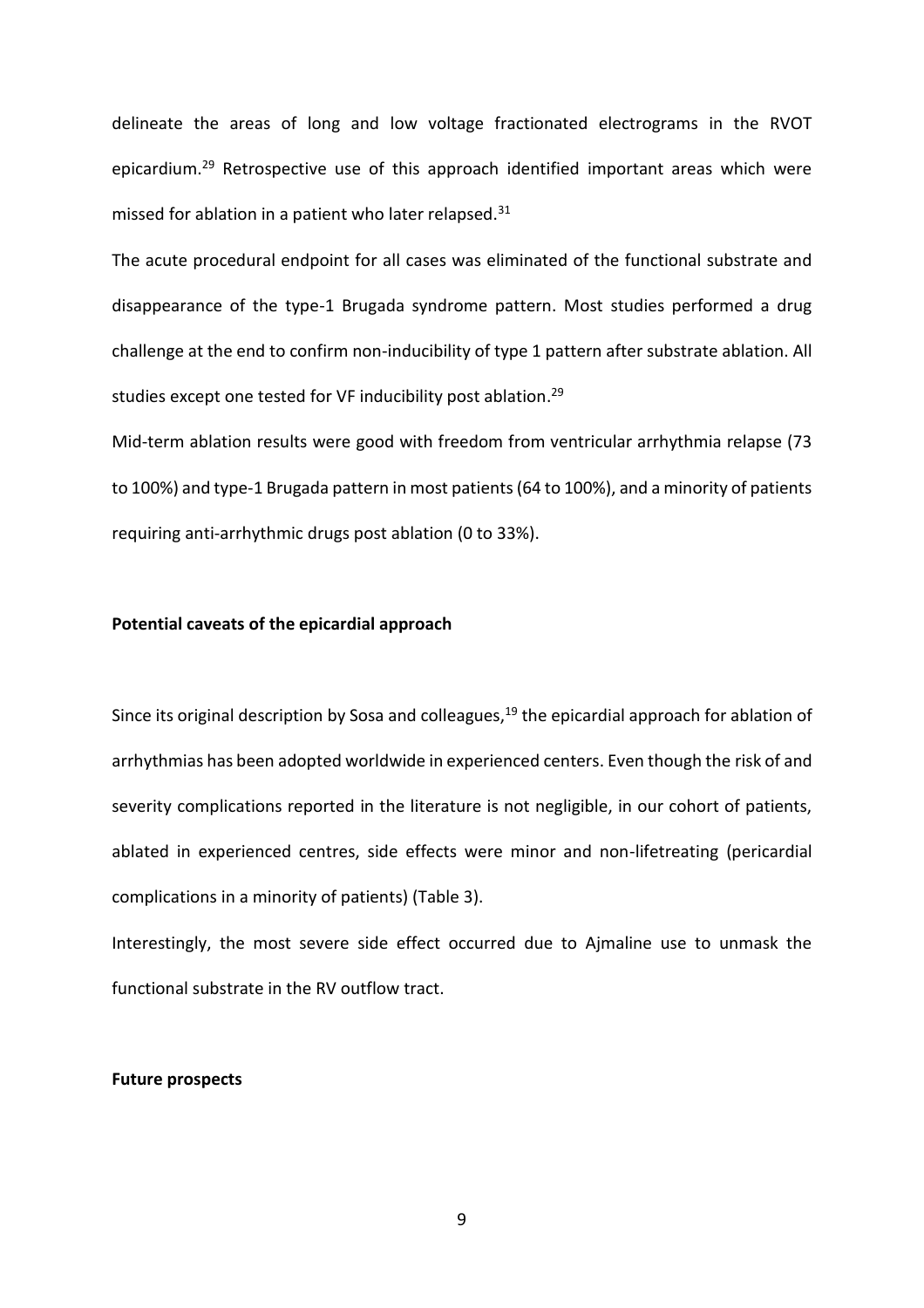The role of prophylactic ablation is still a matter of discussion. There is currently an ongoing trial for addressing that matter, the *"Ablation in Brugada Syndrome for Prevention of VF"* (BRAVE).<sup>32</sup> This trial plans to enrol 200 patients with Brugada syndrome implanted with ICD or with an ICD therapy within the last 5 years, and randomize them to ablation vs. conventional care, with a follow-up of 3 years. The estimated completion date will be July 2021.

The early repolarisation pattern has been associated with idiopathic VF and there is emerging data that the sites of VF drivers correspond to regions of fractionation in the epicardium causing J point elevation through similar mechanism to the Brugada pattern ECG.<sup>28</sup> In a recent study, *Nademanee* et al. demonstrated that there are 2 groups of Idiopathic VF substrates linked to the Early Repolarization Syndrome/J-wave syndrome: one with late depolarization abnormality as the underlying mechanism of high-amplitude J-wave elevation that predominantly resides in the RV outflow tract and RV inferolateral epicardium (group 1), and the other with pure ERS devoid of VF substrates but with VF triggers that are associated with Purkinje sites (group 2). Ablation was effective in treating symptomatic patients with Early Repolarization Syndrome/J-wave syndrome with frequent VF episodes. In this study the sites of abnormal fractionated electrograms were eliminated by ablation of the epicardial sites using the same ablation settings as in Brugada substrates described above. Using ECG Imaging they demonstrated that late depolarization areas co-localize with VF drivers.

A Brugada pattern ECG was present in most patients in category 1 (33 patients), who were then classified as group 1A. The remaining 7 patients in group 1, category 1B, did not have a Brugada type 1 ECG pattern, and the late depolarization abnormalities were located mostly in the RV inferior wall. Ablation results in this series of patients with early repolarization were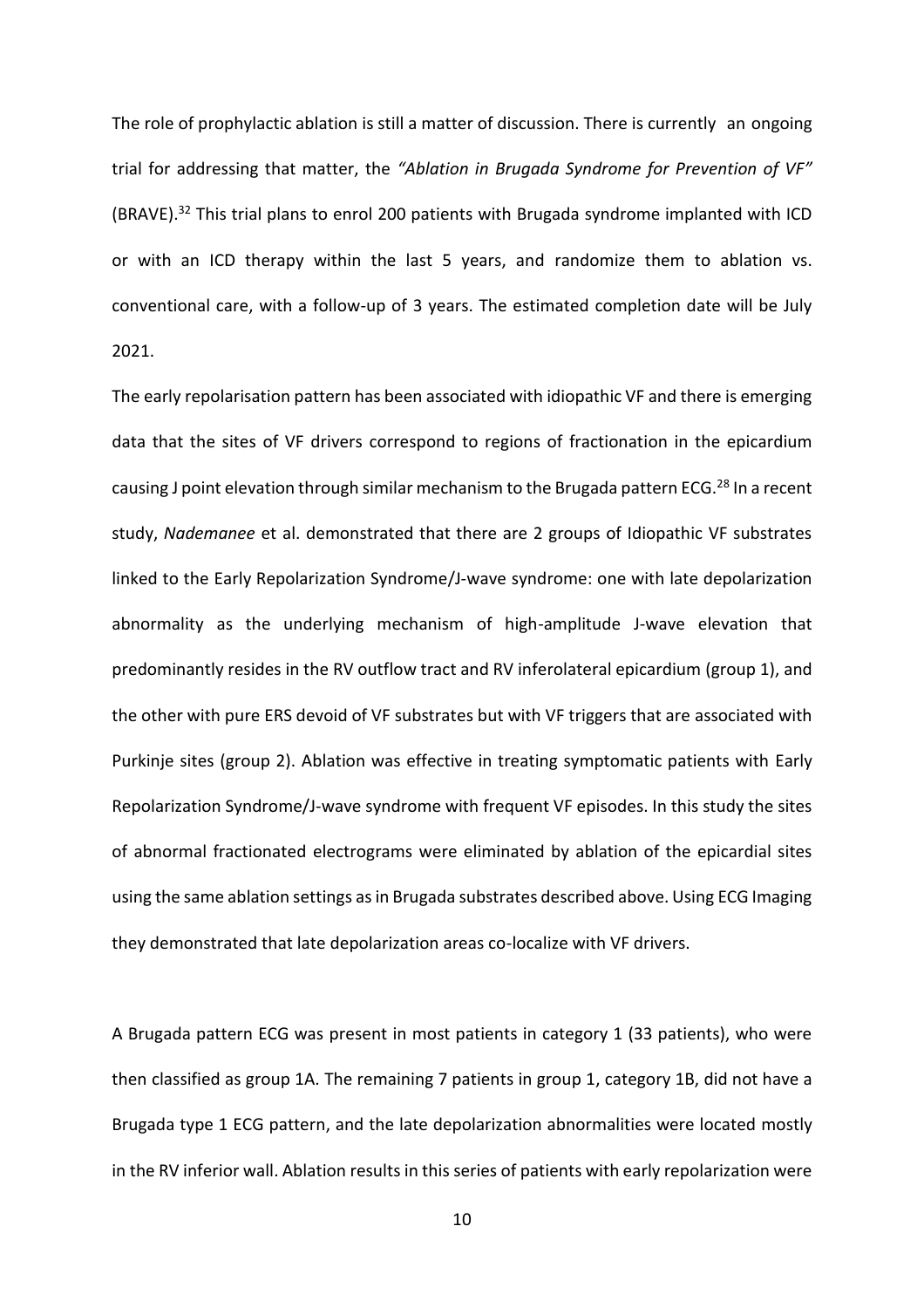good, with only 3 of the 33 patients with Brugada ECG receiving ablation presenting with VF relapse, and all of the 5 patients in group 1B and 6 in group 2 receiving ablation remaining free from sustained ventricular arrhythmias.

# **Summary / Discussion**

- Catheter ablation is useful for reducing the arrhythmia burden in Brugada syndrome patients with recurring episodes of VF.
- Even though the epicardial approach has been associated with severe complications, no fatal event or life-changing complications were observed in our review from the literature which included highly experienced centers.
- A Drug-challenge with class Ic agents is frequently required for mapping the full-extent of the target area.
- Controversy still exists regarding the procedural endpoint of catheter ablation of Brugada syndrome, but complete eradication and ablation of the functional substrate should be achieved. Ideally this should lead to the disappearance of the type 1-ECG pattern.
- Debate still exists regarding eradication of the type-1 Brugada pattern and achieving VF non-inducibility at the end of the procedure and their meaning. However, our literature search showed that patients where these acute endpoints were achieved can still experience VF relapse during follow-up.<sup>28</sup>
- It is thought that ablation may eliminate the typical type-1 Brugada ECG and obliterate the RV outflow tract transmural gradient by 2 mechanisms: i) Removal of the epicardial layer of shortened action potential cells or ii) Creation of a transmural lesion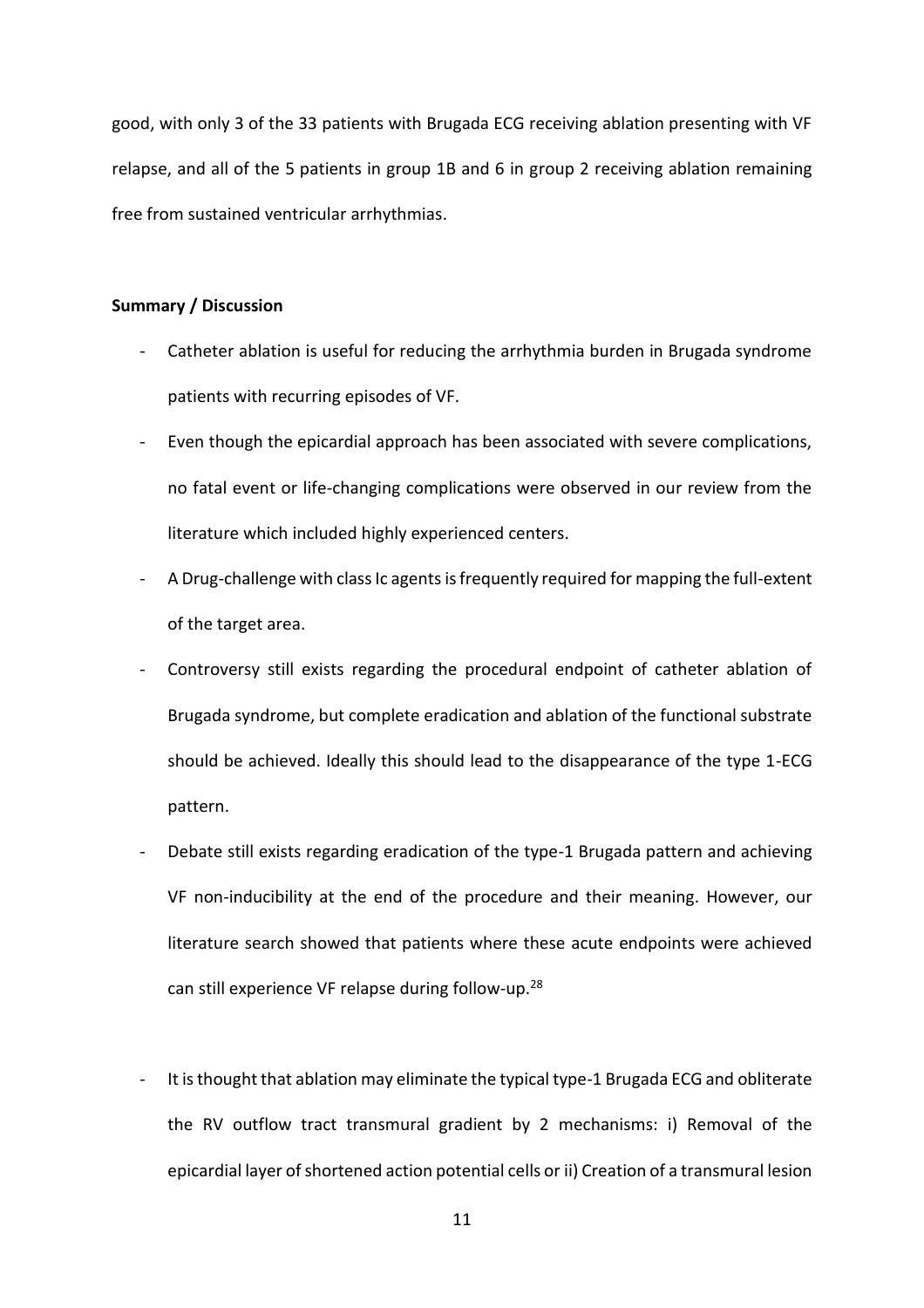to obliterate the entire segment of abnormal tissue. In theory the latter would be expected to promote depolarisation delay between the RV body and RV outflow tract and exaggerate the Brugada ECG unless a significant area of delay is neutralised (or simply eliminating the endo-epicardial site of current-load mismatch to prevent ST elevation).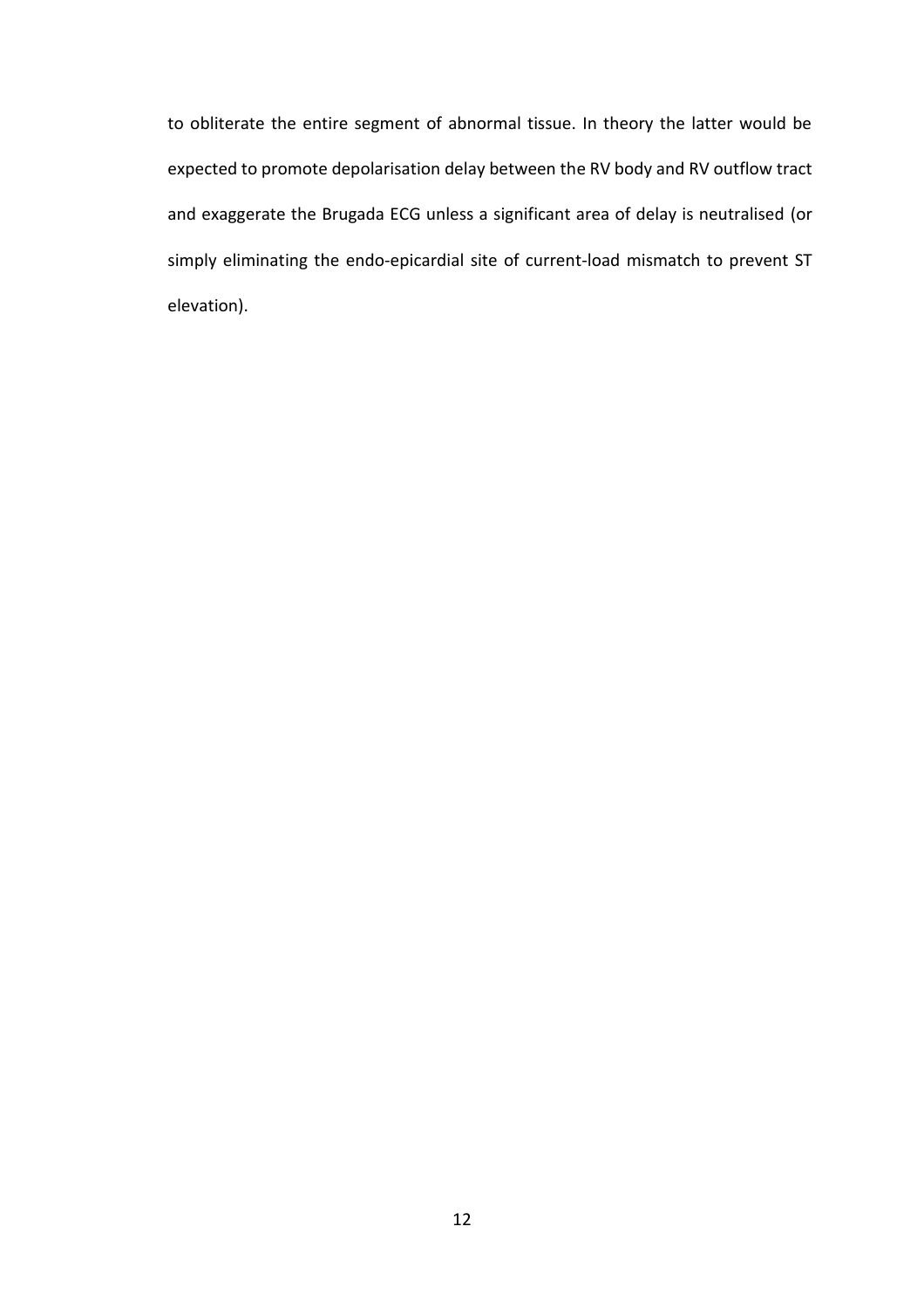**Figure 1 –** example of EGM with typical potentials

**Figure 2 –** example of Ripple mapping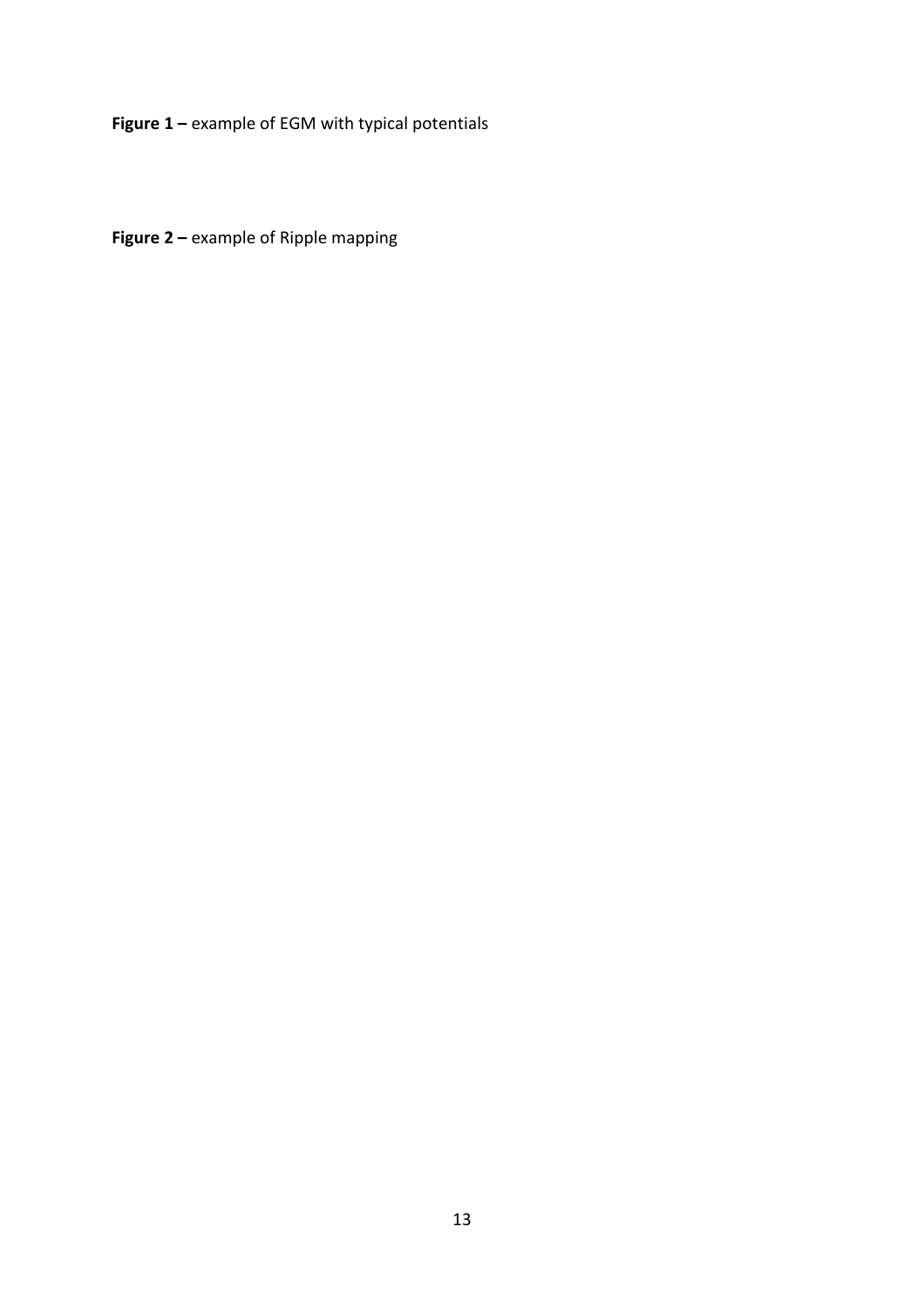# **References**

- 1. Brugada P, Brugada J. Right bundle branch block, persistent ST segment elevation and sudden cardiac death: a distinct clinical and electrocardiographic syndrome. A multicenter report. J Am Coll Cardiol. 1992;20:1391-6.
- 2. 2. Al-Khatib SM, Stevenson WG, Ackerman MJ, Bryant WJ, Callans DJ, Curtis AB, Deal BJ, Dickfeld T, Field ME, Fonarow GC, Gillis AM, Granger CB, Hammill SC, Hlatky MA, Joglar JA, Kay GN, Matlock DD, Myerburg RJ, Page RL. 2017 AHA/ACC/HRS Guideline for Management of Patients With Ventricular Arrhythmias and the Prevention of Sudden Cardiac Death. Circulation. 2018;138:e272-e391.
- 3. Priori SG, Blomström-Lundqvist C, Mazzanti A, Blom N, Borggrefe M, Camm J, Elliott PM, Fitzsimons D, Hatala R, Hindricks G, Kirchhof P, Kjeldsen K, Kuck KH, Hernandez-Madrid A, Nikolaou N, Norekvål TM, Spaulding C, Van Veldhuisen DJ; Task Force for the Management of Patients with Ventricular Arrhythmias and the Prevention of Sudden Cardiac Death of the European Society of Cardiology (ESC). 2015 ESC Guidelines for the management of patients with ventricular arrhythmias and the prevention of sudden cardiac death: The Task Force for the Management of Patients with Ventricular Arrhythmias and the Prevention of Sudden Cardiac Death of the European Society of Cardiology (ESC)Endorsed by: Association for European Paediatric and Congenital Cardiology (AEPC). Europace. 2015;17:1601-87.
- 4. Belhassen B, Rahkovich M, Michowitz Y, Glick A, Viskin S. Management of Brugada syndrome: thirty-three-year experience using electrophysiologically guided therapy with class 1A antiarrhythmic drugs. Circ Arrhythm Electrophysiol. 2015;8:1393–402.
- 5. Bouzeman A, Traulle S, Messali A, Extramiana F, Denjoy I, Narayanan K, Marijon E, Hermida JS, Leenhardt A. Long-term follow-up of asymptomatic Brugada patients with inducible ventricular fibrillation under hydroquinidine. Europace. 2014 Apr;16(4):572-7.
- 6. Márquez MF, Bonny A, Hernández-Castillo E, De Sisti A, Gómez-Flores J, Nava S, Hidden-Lucet F, Iturralde P, Cárdenas M, Tonet J. Long-term efficacy of low doses of quinidine on malignant arrhythmias in Brugada syndrome with an implantable cardioverter-defibrillator: a case series and literature review. Heart Rhythm. 2012;9:1995-2000.
- 7. Cronin EM, Bogun FM, Maury P, Peichl P, Chen M, Namboodiri N, Aguinaga L, Leite LR, Al-Khatib SM, Anter E, Berruezo A, Callans DJ, Chung MK, Cuculich P, d'Avila A, Deal BJ, Della Bella P, Deneke T, Dickfeld TM, Hadid C, Haqqani HM, Kay GN, Latchamsetty R, Marchlinski F, Miller JM, Nogami A, Patel AR, Pathak RK, Saenz Morales LC, Santangeli P, Sapp JL Jr, Sarkozy A, Soejima K, Stevenson WG, Tedrow UB, Tzou WS, Varma N, Zeppenfeld K. 2019 HRS/EHRA/APHRS/LAHRS expert consensus statement on catheter ablation of ventricular arrhythmias. Heart Rhythm. 2019 May 10. pii: S1547-5271(19)30210-3.
- 8. Lambiase PD, Ahmed AK, Ciaccio EJ, Brugada R, Lizotte E, Chaubey S, Ben-Simon R, Chow AW, Lowe MD, McKenna WJ. High-density substrate mapping in Brugada syndrome: combined role of conduction and repolarization heterogeneities in arrhythmogenesis. Circulation. 2009;120:106-17, 1-4.
- 9. Postema PG, van Dessel PF, de Bakker JM, Dekker LR, Linnenbank AC, Hoogendijk MG, Coronel R, Tijssen JG, Wilde AA, Tan HL. Slow and discontinuous conduction conspire in Brugada syndrome: a right ventricular mapping and stimulation study. Circ Arrhythm Electrophysiol. 2008;1:379-86.

## 10. Kanda, Lambiase Circ AE 2019

- 11. Nademanee K, Raju H, de Noronha SV, Papadakis M, Robinson L, Rothery S, Makita N, Kowase S, Boonmee N, Vitayakritsirikul V, Ratanarapee S, Sharma S, van der Wal AC, Christiansen M, Tan HL, Wilde AA, Nogami A, Sheppard MN, Veerakul G, Behr ER. Fibrosis, Connexin-43, and Conduction Abnormalities in the Brugada Syndrome. J Am Coll Cardiol. 2015;66:1976-1986.
- 12. Zhang J, Sacher F, Hoffmayer K, O'Hara T, Strom M, Cuculich P, Silva J, Cooper D, Faddis M, Hocini M, Haïssaguerre M, Scheinman M, Rudy Y. Cardiac electrophysiological substrate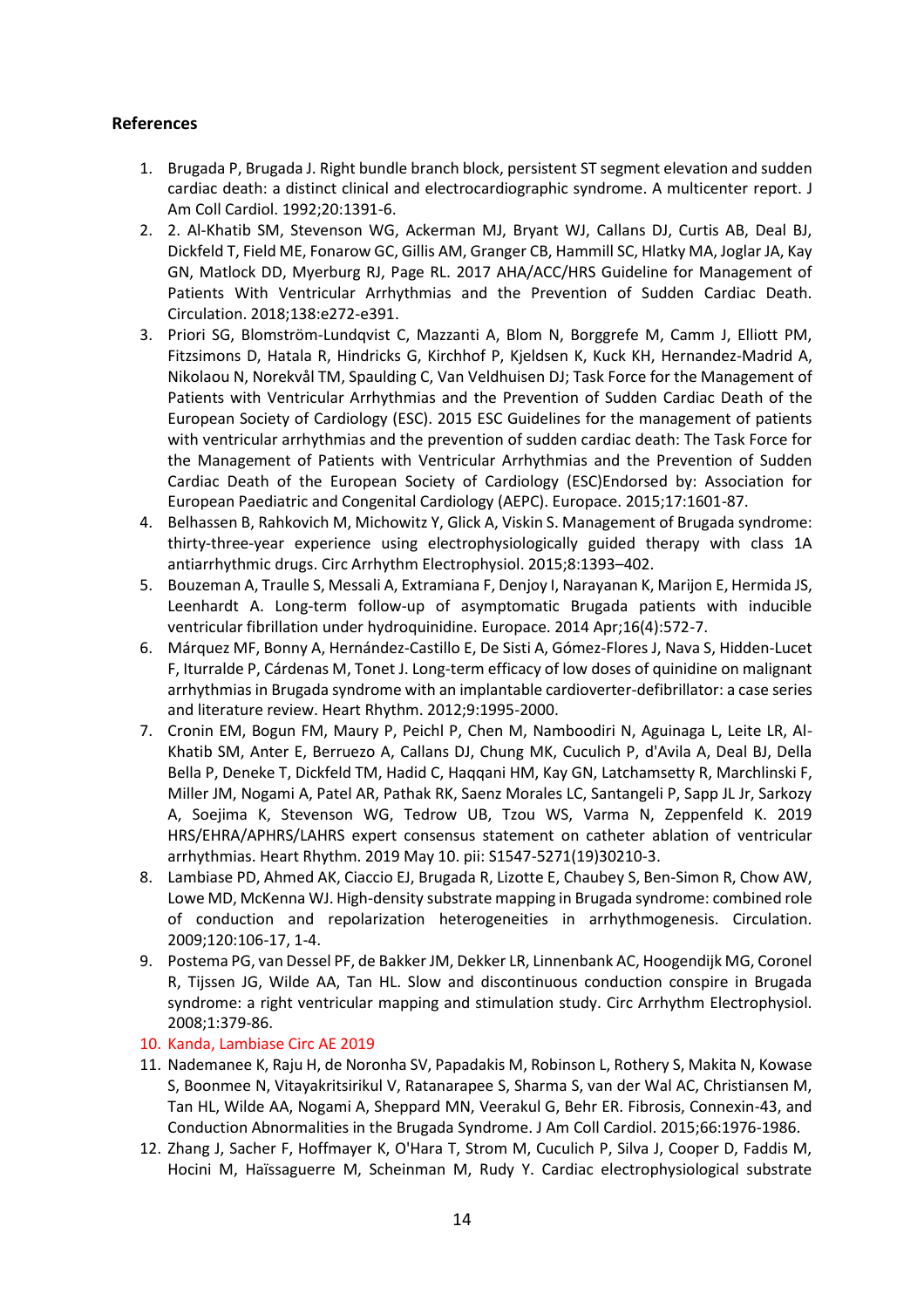underlying the ECG phenotype and electrogram abnormalities in Brugada syndrome patients. Circulation. 2015;131:1950-9.

- 13. Antzelevitch C, Patocskai B. Brugada Syndrome: Clinical, Genetic, Molecular, Cellular, and Ionic Aspects. Curr Probl Cardiol. 2016;41:7-57.
- 14. Sacher F, Jesel L, Jais P, Haïssaguerre M. Insight into the mechanism of Brugada syndrome: epicardial substrate and modification during ajmaline testing. Heart Rhythm. 2014;11:732-4.
- 15. Haïssaguerre M, Extramiana F, Hocini M, Cauchemez B, Jaïs P, Cabrera JA, Farré J, Farre G, Leenhardt A, Sanders P, Scavée C, Hsu LF, Weerasooriya R, Shah DC, Frank R, Maury P, Delay M, Garrigue S, Clémenty J. Mapping and ablation of ventricular fibrillation associated with long-QT and Brugada syndromes. Circulation. 2003; 108:925–928.
- 16. Sacher F, Derval N, Denis A, Zemmoura A, Amraoui S, Berte B, Sellal JM, Hooks D, Yamashita S, Al-Jefairi N, Cochet H, Ploux S, Bordachar P, Ritter P, Jais P, Haissaguerre M, Hocini M. Endocardial Brugada syndrome ablation to eliminate epicardial substrate. Heart Rhythm. 2015;12(Suppl):S135-S136.
- 17. Hocini M, Denis A, Shah A, Komatsu Y, Sacher F, Derval N, Jais P, Bernus O, Dubois R, Cochet H, Haissaguerre M. Elimination of Brugada syndrome phenotype by endocardial ablation using novel multipolar RF ablation catheter. Heart Rhythm 2016;13(Suppl):S94.
- 18. Talib AK, Takagi M, Shimane A, Nakano M, Hayashi T, Okajima K, Kentaro M, Fukada K, Kowase S, Kurosaki K, Nitta J, Nishizaki M, Yui Y, Talib A, Sato N, Kawamura Y, Hasebe N, Aita S, Sai E, Komatsu Y, Kuroki K, Kaneshiro T, Dongzu X, Tajiri K, Igarashi M, Yamasaki H, Murakoshi N, Kumagai K, Sekiguchi Y, Nogami A, Aonuma K. Efficacy of Endocardial Ablation of Drug-Resistant Ventricular Fibrillation in Brugada Syndrome. Circ Arrhythm Electrophysiol. 2018;11:e005631.
- 19. Sosa E, Scanavacca M, d'Avila A, Pilleggi F. A new technique to perform epicardial mapping in the electrophysiology laboratory. J Cardiovasc Electrophysiol. 1996;7:531-6.
- 20. Nademanee K, Veerakul G, Chandanamattha P, Chaothawee L, Ariyachaipanich A, Jirasirirojanakorn K, Likittanasombat K, Bhuripanyo K, Ngarmukos T. Prevention of ventricular fibrillation episodes in Brugada syndrome by catheter ablation over the anterior right ventricular outflow tract epicardium. Circulation. 2011;123:1270-9.
- 21. Brugada J, Pappone C, Berruezo A, Vicedomini G, Manguso F, Ciconte G, Giannelli L, Santinelli V. Brugada Syndrome Phenotype Elimination by Epicardial Substrate Ablation. Circ Arrhythm Electrophysiol. 2015;8:1373-81.
- 22. Pappone C, Brugada J, Vicedomini G, Ciconte G, Manguso F, Saviano M, Vitale R, Cuko A, Giannelli L, Calovic Z, Conti M, Pozzi P, Natalizia A, Crisà S, Borrelli V, Brugada R, Sarquella-Brugada G, Guazzi M, Frigiola A, Menicanti L, Santinelli V. Electrical Substrate Elimination in 135 Consecutive Patients With Brugada Syndrome. Circ Arrhythm Electrophysiol. 2017;10:e005053
- 23. Pappone C, Ciconte G, Manguso F, Vicedomini G, Mecarocci V, Conti M, Giannelli L, Pozzi P, Borrelli V, Menicanti L, Calovic Z, Della Ratta G, Brugada J, Santinelli V. Assessing the Malignant Ventricular Arrhythmic Substrate in Patients With Brugada Syndrome. J Am Coll Cardiol. 2018;71:1631-1646.
- 24. Zhang
- 25. Chung FP, Raharjo SB, Lin YJ, Chang SL, Lo LW, Hu YF, Tuan TC, Chao TF, Liao JN, Lin CY, Chang YT, Hung Y, Te A, Yamada S, Tasaka H, Wang CT, Chen SA. A novel method to enhance phenotype, epicardial functional substrates, and ventricular tachyarrhythmias in Brugada syndrome. Heart Rhythm. 2017;14:508-517.
- 26. Shelke A, Tachil A, Saggu D, Jesuraj ML, Yalagudri S, Narasimhan C. Catheter ablation for electrical storm in Brugada syndrome: Results of substrate based ablation. Indian Heart J. 2018 Mar - Apr;70(2):296-302.
- 27. Haanschoten DM, Elvan A, Postema PG, Smit JJJ, Adiyaman A, Ter Bekke RMA, Asaad N, Aanhaanen WTJ, Misier ARR, Delnoy PPHM, Crijns HJGM, Wilde AAM. Catheter ablation in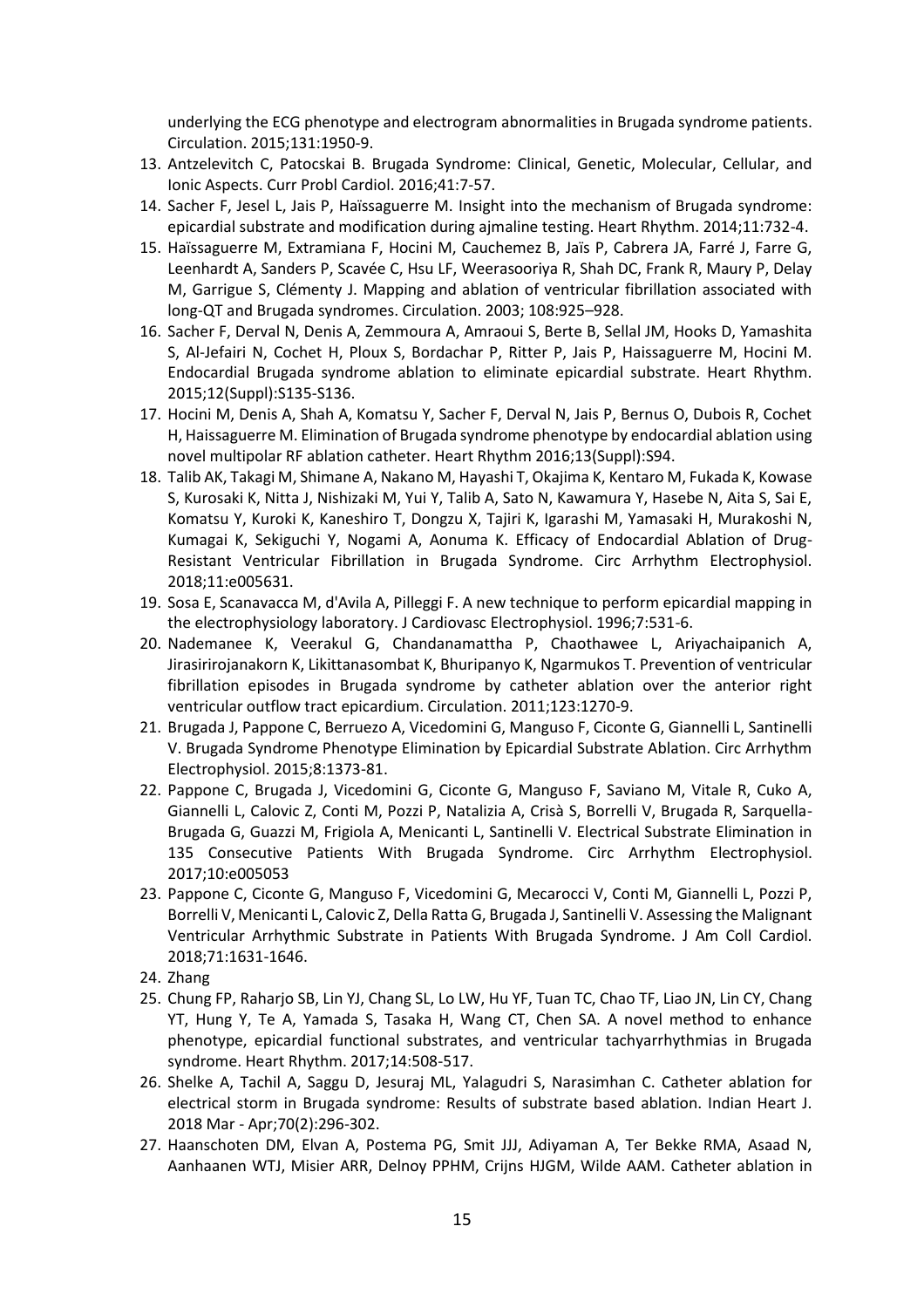highly symptomatic Brugada patients: a Dutch case series. Clin Res Cardiol. 2019 Sep 2. doi: 10.1007/s00392-019-01540-9. [Epub ahead of print]

- 28. Nademanee K, Haissaguerre M, Hocini M, Nogami A, Cheniti G, Duchateau J, Behr ER, Saba M, Bokan R, Lou Q, Amnueypol M, Coronel R, Khongphatthanayothin A, Veerakul G. Mapping and Ablation of Ventricular Fibrillation Associated with Early Repolarization Syndrome. Circulation. 2019;140:1477-1490.
- 29. Providencia et al. (under review)
- 30. Providência R, Carmo P, Moscoso Costa F, Cavaco D, Morgado F, Scanavacca M, Adragão P. Brugada syndrome is associated with scar and endocardial involvement: Insights from highdensity mapping with the Rhythmia™ mapping system. Rev Port Cardiol. 2017;36:773.e1- 773.e4.
- 31. Providencia R, Cavaco D, Carmo P, et al. Ripple-mapping for the detection of long duration action potential areas in patients with Brugada syndrome. BioRxiv 2018; https://doi. org/10.1101/263145
- 32. A Randomized, Multi-center Study of Epicardial Ablation in Brugada Syndrome Patients to Prevent Arrhythmia Recurrence. Ablation in Brugada Syndrome for the Prevention of VF (BRAVE), Available at[: https://clinicaltrials.gov/ct2/show/NCT02704416](https://clinicaltrials.gov/ct2/show/NCT02704416) , Last assessed 1st of November 2019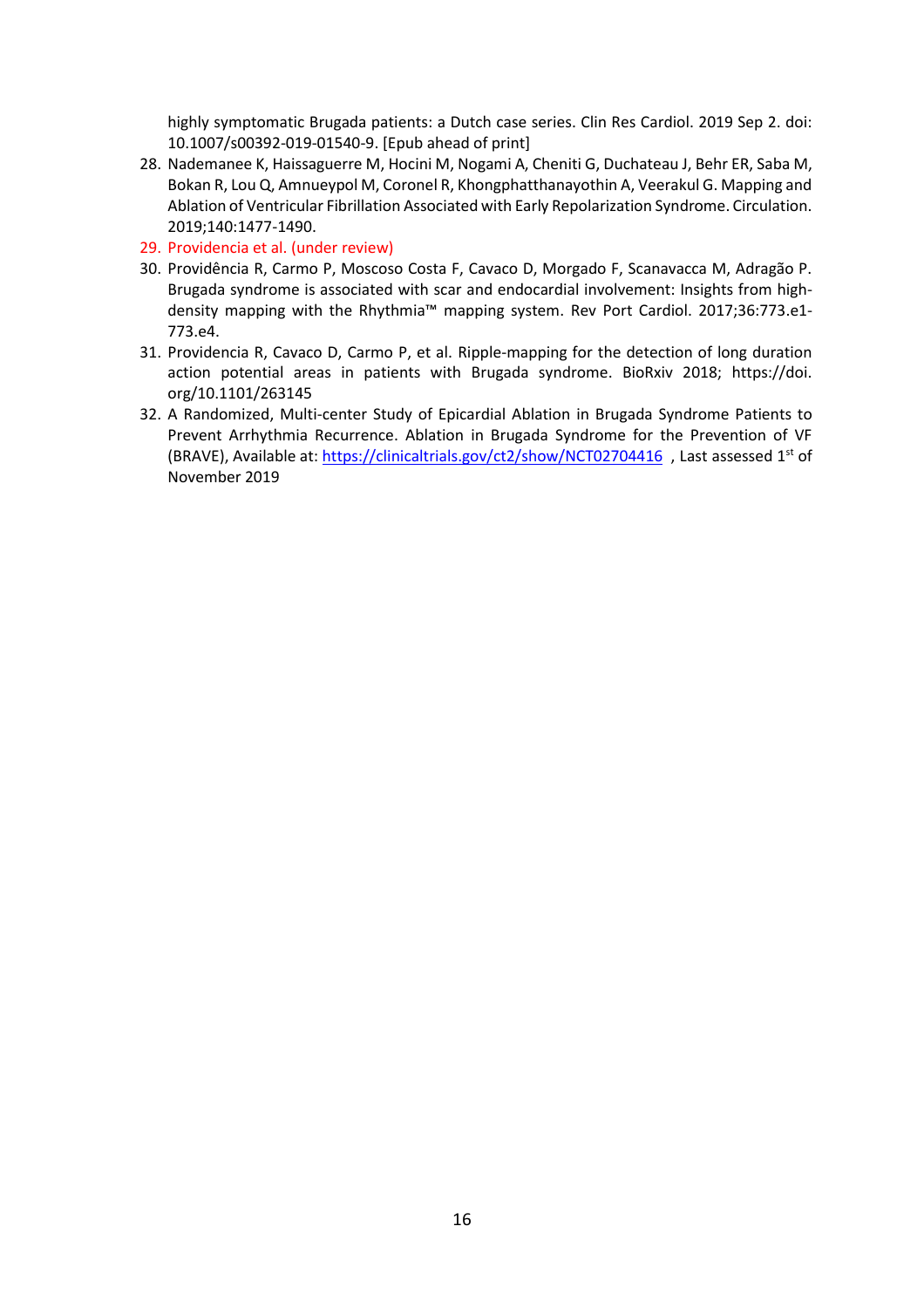| <b>Study Id</b>             | N,<br>% of men | <b>Mean Age</b> | <b>Region/Countries</b>             | <b>ICD</b> | <b>ICD therapies</b><br>or<br><b>Documented</b><br><b>VF prior to</b><br><b>Ablation</b> | <b>SCN5A</b><br>mutation | <b>Spontaneous</b><br><b>Type-1 BrS</b><br><b>ECG</b> | Use of<br>Quinidine | Other anti-<br>arrhythmic<br>agents |
|-----------------------------|----------------|-----------------|-------------------------------------|------------|------------------------------------------------------------------------------------------|--------------------------|-------------------------------------------------------|---------------------|-------------------------------------|
| <b>Nademanee</b><br>2011 20 | 9<br>100%      | 39              | Thailand                            | 100%       | 100%                                                                                     | <b>NS</b>                | 78%                                                   | 0%                  | Amiodarone<br>in 100%               |
| Brugada 2015<br>21          | 14<br>100%     | 37              | Italy                               | 100%       | 43%                                                                                      | 29%                      | 86%                                                   | <b>NS</b>           | <b>NS</b>                           |
| Zhang 2016 <sup>24</sup>    | 11<br>100%     | 48              | China, USA                          | 73%        | 82%                                                                                      | 40%                      | 82%                                                   | <b>NS</b>           | <b>NS</b>                           |
| Chung 2017 <sup>25</sup>    | 15<br>100%     | 41              | Taiwan                              | <b>NA</b>  | 100%                                                                                     | 20%                      | 53%                                                   | <b>NS</b>           | <b>NS</b>                           |
| Pappone 2017<br>22          | 135<br>78.5%   | 39-40           | Italy                               | 100%       | 47%                                                                                      | 24%                      | 23%                                                   | <b>NS</b>           | <b>NS</b>                           |
| Shelke 2018 <sup>26</sup>   | 5<br>80%       | 29              | India                               | 100%       | 100%                                                                                     | <b>NS</b>                | 100%                                                  | 40%                 | Cilostazol in<br>100%               |
| Haanschoten<br>2019 27      | 6<br>83%       | 43              | Netherlands                         | 100%       | 100%                                                                                     | 67%                      | 100%                                                  | 83%                 | <b>NS</b>                           |
| Nademanee<br>2019 28        | 32<br>100%     | 39              | Thailand, USA,<br>Japan, France, UK | 100%       | 92%                                                                                      | 19%                      | 64%                                                   | 27%                 | <b>NS</b>                           |
| Providencia<br>2019 29      | 8<br>75%       | 44              | Brazil, France,<br>Portugal, UK     | 88%        | 75%                                                                                      | <b>NS</b>                | 75%                                                   | 50%                 | <b>No</b>                           |

**Table 1 –** Clinical experience - Epicardial approach for ablation of Brugada syndrome - Baselines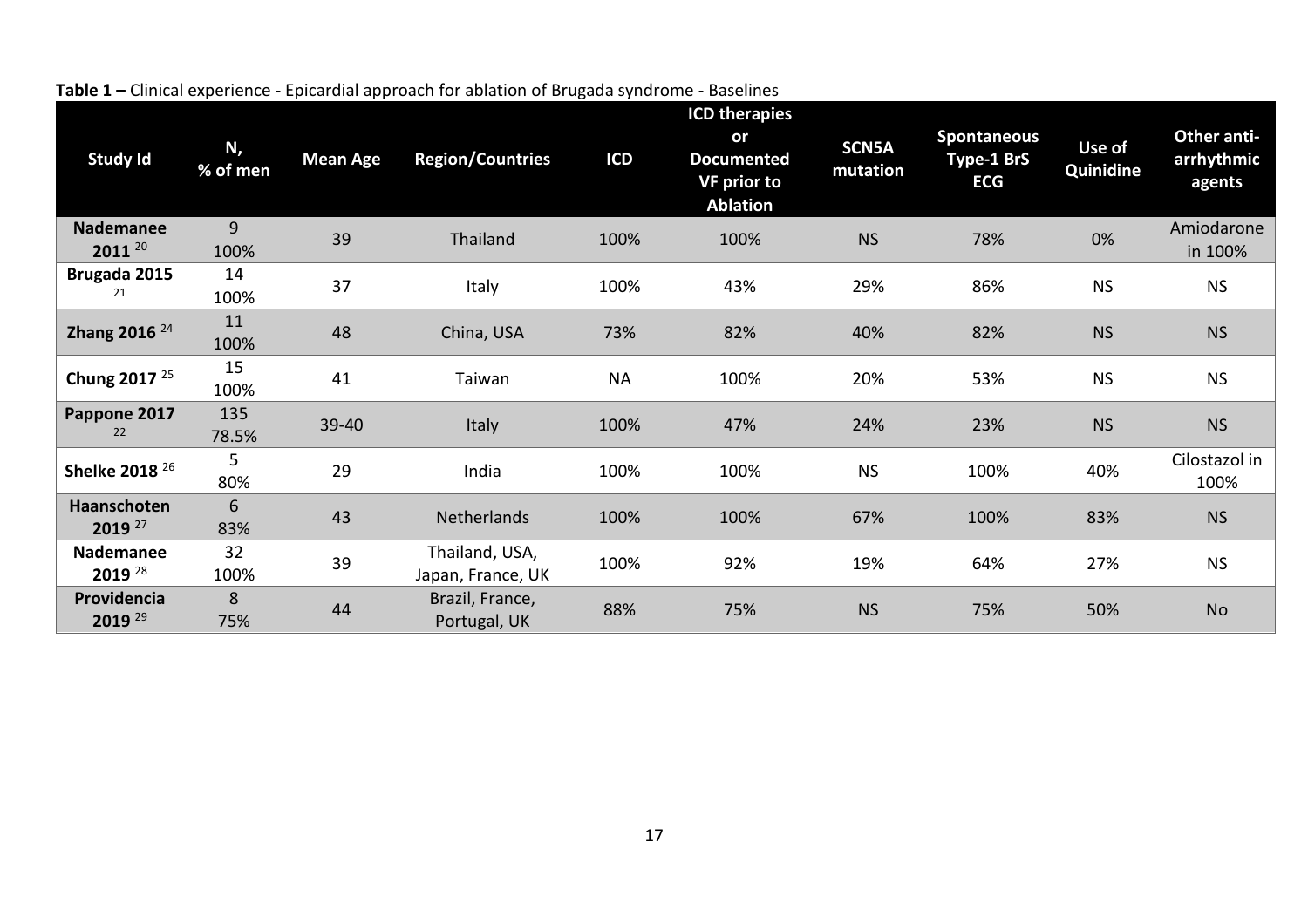**Table 2 -** Clinical experience - Epicardial approach for ablation of Brugada syndrome - Procedural data

| <b>Study Id</b>                   | <b>Ablation of</b><br>Triggers /<br><b>Substrate</b> | <b>Ablation Site Epic.</b>                                       | <b>Ablation Site</b><br>Endo.                                                                             | <b>Drug Challenge</b><br><b>During</b><br>Procedure                                | <b>Power Settings (W) and</b><br><b>Ablation Catheter</b>                                                                                     | <b>Time per</b><br>ablation<br>lesion (s) | <b>Ablation</b><br>time<br>(min) | <b>Mapping System</b>                                                                  |
|-----------------------------------|------------------------------------------------------|------------------------------------------------------------------|-----------------------------------------------------------------------------------------------------------|------------------------------------------------------------------------------------|-----------------------------------------------------------------------------------------------------------------------------------------------|-------------------------------------------|----------------------------------|----------------------------------------------------------------------------------------|
| <b>Nademanee</b><br>2011 20       | Substrate                                            | Anterior RVOT (+++)<br><b>RV</b>                                 | <b>None</b><br>(all electrograms<br>were normal in the<br>Endocardium)                                    | <b>NS</b>                                                                          | 30-50W<br>NaviStar-ThermoCool<br>3.5-mm-tip NaviStar-ThermoCool,<br>Biosense Webster ©                                                        | <b>NS</b>                                 | 6 to 32                          | <b>CARTO XP</b><br>EP Navigation System,<br>Biosense Webster ©                         |
| <b>Brugada</b><br>2015 21         | Substrate                                            | Anterior RV free wall<br>Anterior<br><b>RVOT</b>                 | None                                                                                                      | Flecainide                                                                         | Max 40W<br>NaviStar-ThermoCool<br>3.5-mm-tip NaviStar-ThermoCool,<br>Biosense Webster ©                                                       | 30 to 60s                                 | 11 to 35                         | CARTO 3, Biosense<br>Webster ©                                                         |
| <b>Zhang 2016</b><br>24           | Substrate                                            | <b>Anterior RVOT</b>                                             | 9%                                                                                                        | Propafenone<br>Procainamide                                                        | Up to 50W<br>3.5-mm-tip NaviStar-ThermoCool,<br>Biosense Webster ©                                                                            | <b>NS</b>                                 | <b>NS</b>                        | CARTO 3, Biosense<br>Webster ©                                                         |
| <b>Chung 2017</b><br>25           | Substrate +<br><b>Triggers</b>                       | <b>RVOT</b>                                                      | Triggers:<br>13% LV papillary<br>muscle<br><b>20% RVOT</b>                                                | Flecainide<br>Warm Water                                                           | Max of 40W in the endocardium and<br>30W in the epicardium<br>NaviStar-<br>3.5-mm-tip NaviStar-ThermoCool or<br>Pentaray, Biosense Webster ©  | 120s                                      | Mean<br>27.5                     | CARTO 3, Biosense<br>Webster ©                                                         |
| <b>Pappone</b><br>2017 22         | Substrate                                            | Anterior<br><b>RVOT</b>                                          | <b>None</b>                                                                                               | Ajmaline                                                                           | 35-45W<br>Navistar-ThermoCool SF, Biosense<br>Webster ©                                                                                       | <b>NS</b>                                 | 12 to 31                         | CARTO 3, Biosense<br>Webster ©<br><b>With Potential Duration</b><br>Mapping software   |
| Shelke 2018<br>26                 | Substrate                                            | <b>Anterior RVOT</b><br>80%<br>(20% epicardial<br>ablation only) | Ablation in 80%:<br>60% ant. wall, 20%<br>post. wall, 20%<br>septum<br>(20% endocardial<br>ablation only) | Procainamide in<br>60%                                                             | Epic: 30W, 43'C at 2ml/min<br>Endo: 30W, 43'C at 30ml/min<br>Thermocool Celsius,<br>Biosense Webster ©<br>Therapy Cool Path, St.JudeMedical © | <b>NS</b>                                 | <b>NS</b>                        | <b>Ensite Navx mapping</b><br>system, Abbott©<br>CARTO 3 system,<br>Biosense Webster © |
| Haanschoten<br>2019 <sup>27</sup> | Substrate                                            | <b>Anterior RVOT</b>                                             | 17% requiring<br>posteroseptal RVOT<br>ablation                                                           | Ajmaline                                                                           | <b>NS</b><br>NaviStar, ThermoCool or Smart<br>Touch. Biosense Webster ©<br>or Tacticath, Abbott ©                                             | <b>NS</b>                                 | <b>NS</b>                        | <b>Ensite Navx mapping</b><br>system, Abbott©<br>CARTO 3 system,<br>Biosense Webster © |
| <b>Nademanee</b><br>2019 28       | Substrate +<br>Triggers                              | Anterior RVOT/RV<br>100%<br>Inferior RV 85%<br>Post-Lat LV 3%    | Triggers:<br>LV-Purkinge system<br>6%<br>LV-posterior wall<br>3%                                          | UK, France &<br>Tailand: Ajmaline<br>US & Japan:<br>Pilsicainide &<br>Procainamide | 20-50W<br>$\geq 5g$<br>Thermocool Celsius, Thermocool<br>SmartTouch, Lasso, Decanav,<br>Biosense Webster ©                                    | <b>NS</b>                                 | 12 to 45                         | CARTO 3, Biosense<br>Webster ©                                                         |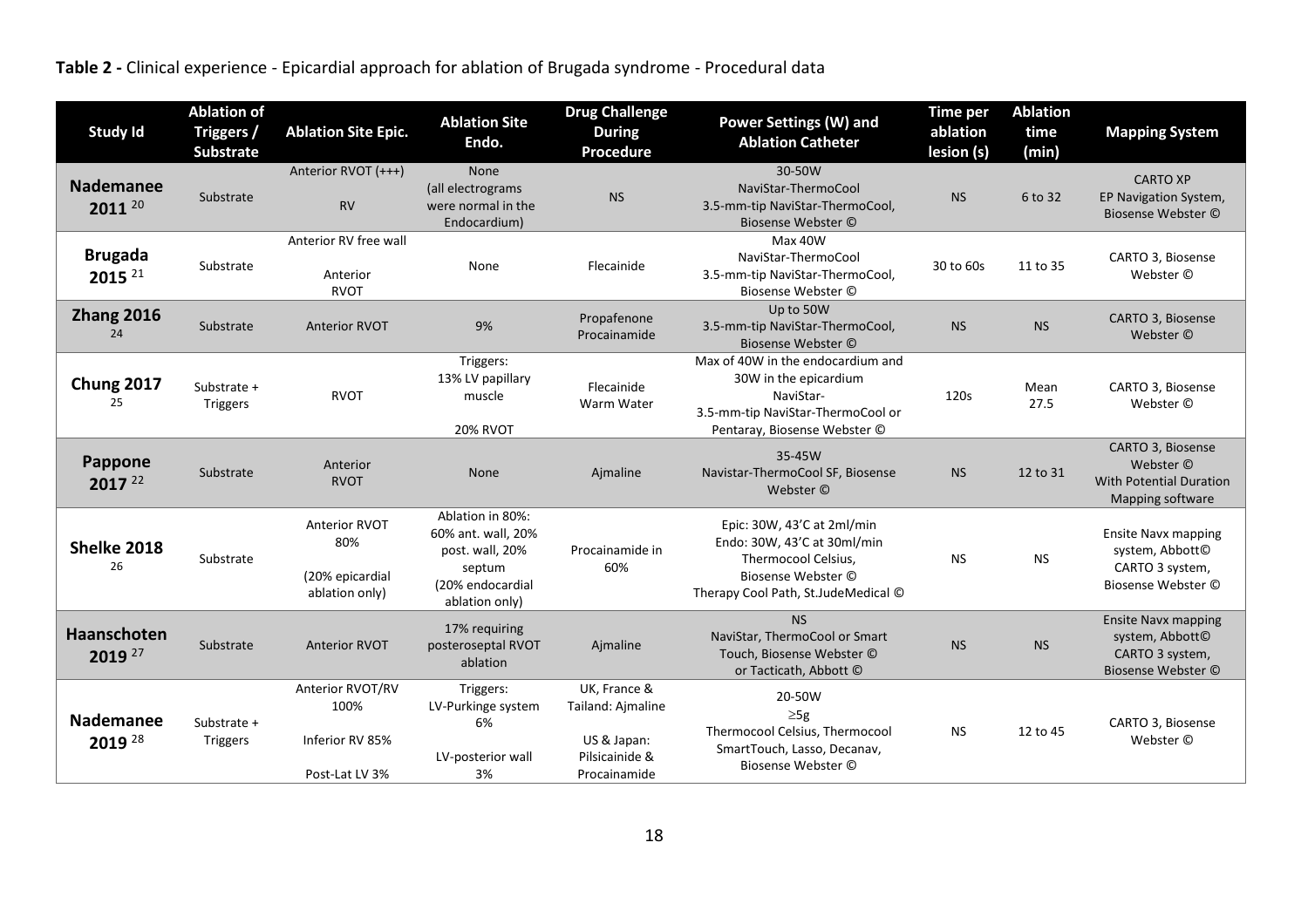| Providencia<br>2019 29 | Substrate | <b>Anterior RVOT</b> | <b>13% RVOT</b> | Aimaline in 50% | 30-40W<br>Thermocool SmartTouch, Pentaray,<br>Decanav,<br>Biosense Webster © |  | CARTO (+Ripple mapping) |
|------------------------|-----------|----------------------|-----------------|-----------------|------------------------------------------------------------------------------|--|-------------------------|
|                        |           |                      |                 |                 |                                                                              |  |                         |